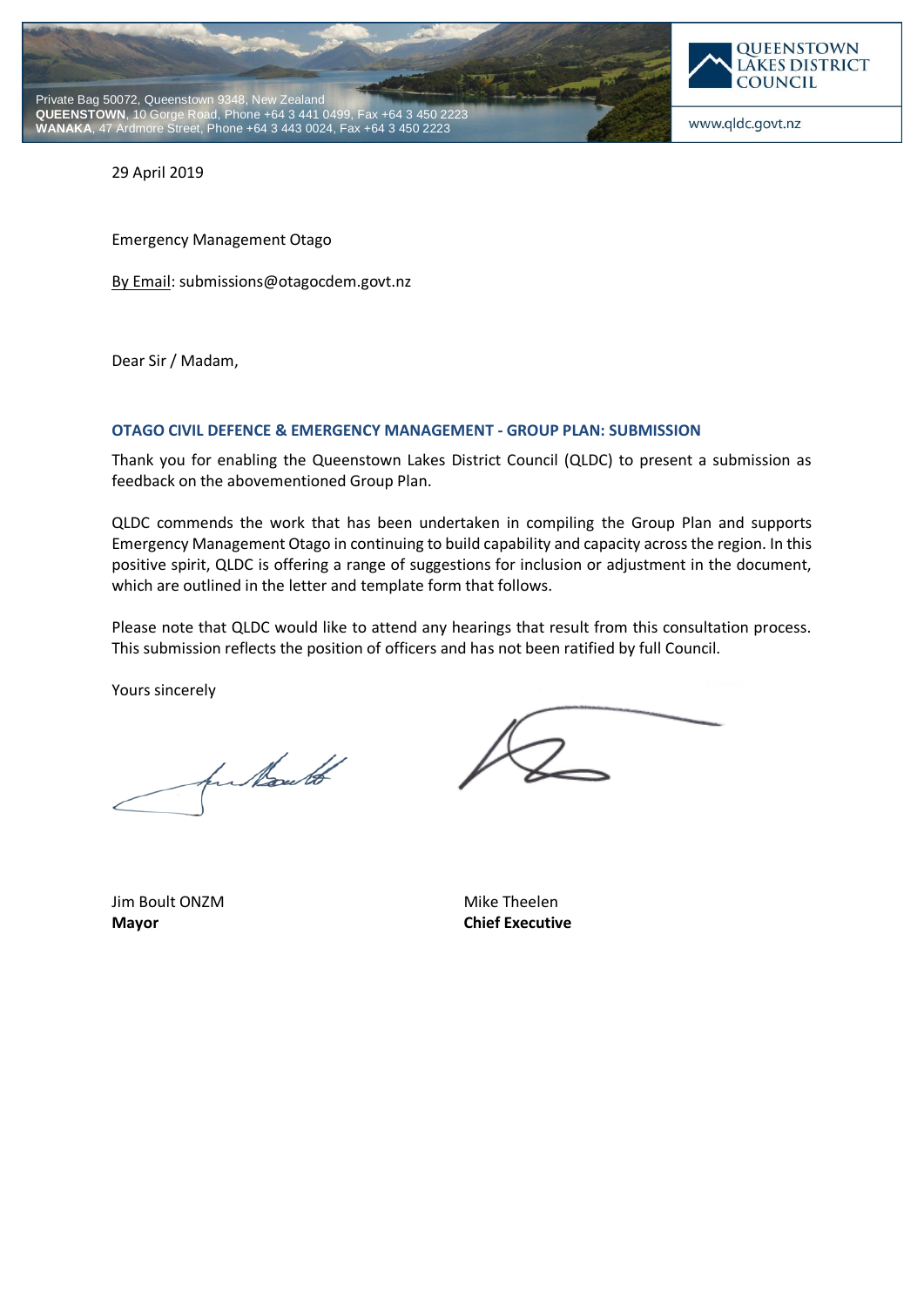# **1.0 INTRODUCTION**

- 1.1 QLDC has populated the requested feedback form with detailed recommendations and suggestions. In addition to the feedback form, QLDC is also presenting more general feedback in letter format.
- 1.2 Key opportunities for improvement to the Group Plan include:
	- 1.2.1 Update QLDC population data
	- 1.2.2 Respond to peak visitor numbers
	- 1.2.3 Group resourcing needs group governance
	- 1.2.4 Revise reflections on visitor behaviour
	- 1.2.5 Place greater emphasis on the role of climate change
	- 1.2.6 Recognise that the TLA is the trusted source of truth for its community
	- 1.2.7 Improve strategic alignment and accuracy of language
	- 1.2.8 Reduce the emphasis on Dunedin
	- 1.2.9 Increase the visibility of Mana Whenua and the use of Te Reo
	- 1.2.10 Provision of the document in Easy Read format

# **2.0 UPDATE QLDC DATA – INCREASE CDEM SUPPORT**

- 2.1 The district's population increased by approximately 5.7% in 2018<sup>1</sup> and it is predicted that its resident and visitor population will nearly double in the next 30 years.
- 2.2 QLDC's resident and visitor population projections through to 2048 are based on past trends, building consent and immigration data and the Housing Development Capacity Assessment. These projections give a more accurate picture of the district's future resident and visitor populations. It is recommended that these replace the data referenced on p15 of the Group Plan.
- 2.3 It is forecast that the resident population will increase by 67 percent from 2018 to 2038, while its visitor population will increase by 43 percent (based on an average day forecast) as per the table below:

|                       |            |                 | 2018    | 2019    | 2028    | 2038    | 2048    |
|-----------------------|------------|-----------------|---------|---------|---------|---------|---------|
| Queenstown            | Average    | Residents       | 39,500  | 41,400  | 56,400  | 65,900  | 74,400  |
| <b>Lakes District</b> | day        | <b>Visitors</b> | 24,861  | 25,729  | 31,488  | 35.549  | 39,037  |
|                       | population |                 |         |         |         |         |         |
|                       |            | <b>Total</b>    | 64,631  | 67,129  | 87,888  | 101,449 | 113,437 |
|                       | Peak day   | Residents       | 39,500  | 41,400  | 56,400  | 65,900  | 74,400  |
|                       | population | <b>Visitors</b> | 79,301  | 81,849  | 99,747  | 113,805 | 126,374 |
|                       |            | <b>Total</b>    | 118.801 | 123.249 | 156,147 | 179,705 | 200,774 |

-

<sup>1</sup> [https://ecoprofile.infometrics.co.nz/Queenstown-Lakes%20District,](https://ecoprofile.infometrics.co.nz/Queenstown-Lakes%20District) accessed 14/2/19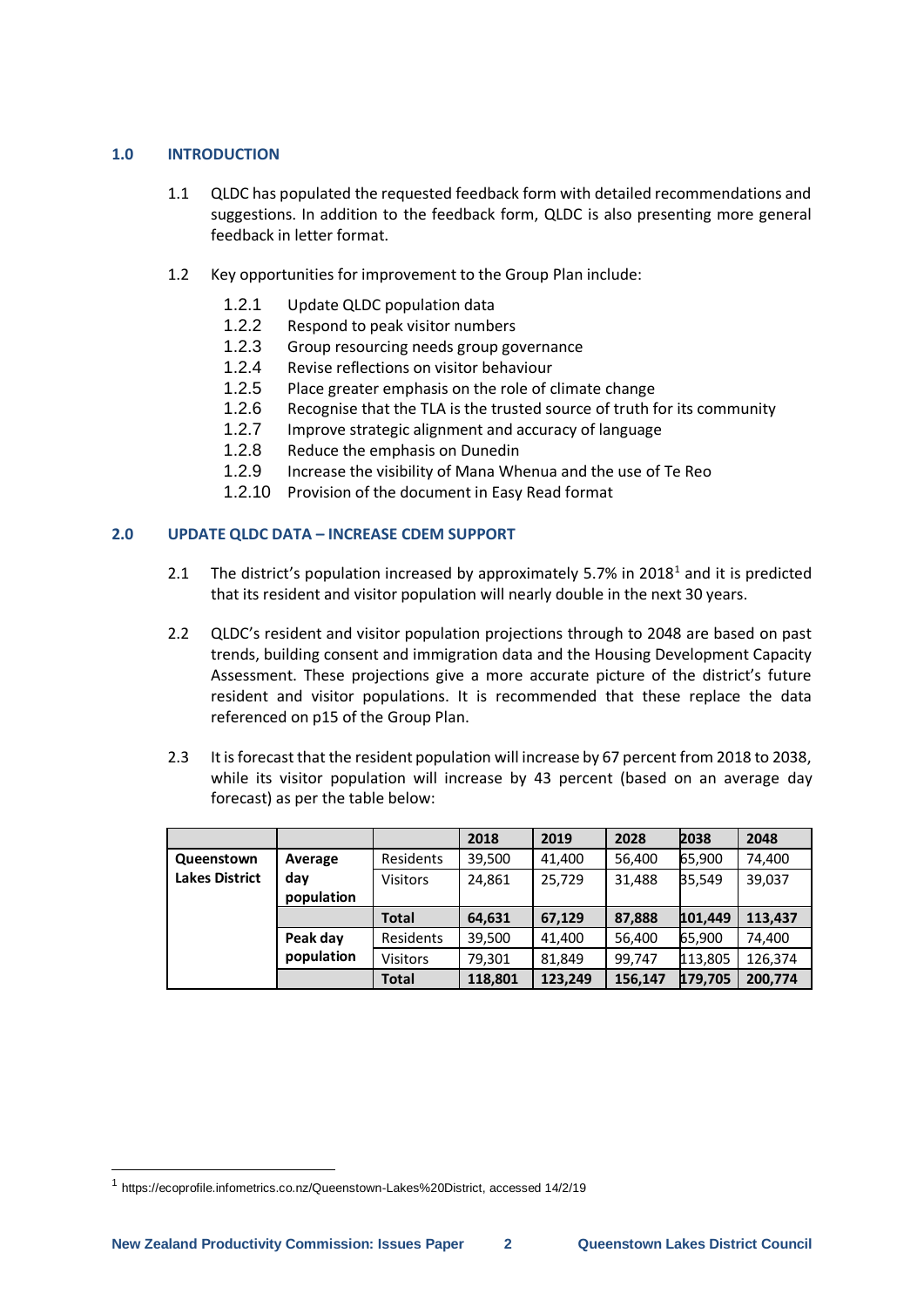2.4 It is also important to note that the District's major role as a tourism destination, together with its rapid growth, mean that the population structure differs significantly from the national pattern. The District's population is characterised by relatively high shares in the 25 year to 44 year age cohorts, and lower than average shares in the children, young adult, mature and older age groups.

#### **3.0 RESPOND TO PEAK VISITOR NUMBERS**

- 3.1 Whilst the average day population in 2019 is predicted to be 64,631, it is of paramount importance that CDEM provisions are always prepared to respond to peak day populations. This is an approach that QLDC takes across its core infrastructure and it's imperative that this is also reflected in terms of CDEM. This aligns with QLDC's recent request for the provision of a second Emergency Management Officer.
- 3.2 QLDC requests that the Group Plan and its associated resource levels reflect the high growth being experienced in the district. For the sake of accuracy, whilst Central Otago District Council is experiencing growth, it is not classified as a high growth council and is not required to complete a Future Development Strategy as per the NPS UDC. The current wording on p15 in relation to this is ambiguous.

## **4.0 GROUP RESOURCING NEEDS GROUP GOVERNANCE**

4.1 The document is unclear as to how resourcing for the Emergency Management Group is agreed. In accordance with Section 17 of the Civil Defence Emergency Management Act 2002, QLDC strongly believes that Group resourcing should be a matter for the governance of the wider group and not within the purview of the Otago Regional Council alone.

# **5.0 VISITOR BEHAVIOUR**

5.1 References to visitors and visitor behaviour in the document appear to lack nuance and adopt a binary perspective of locals / competent vs visitors / incompetent. QLDC would welcome the opportunity to help shape this narrative in a more contemporary, inclusive way. QLDC recognises that CDEM must assume a lack of capability amongst visitors as a worst case scenario, yet would like to acknowledge in the Group Plan that many of our visiting populations are practised at responding to events in a resilient fashion.

## **6.0 CLIMATE CHANGE**

6.1 Given the increased understanding and concern surrounding climate change, QLDC suggests that climate change is acknowledged and addressed strongly within the document. This could be outlined in greater detail on p15.

# **7.0 TLA AS TRUSTED SOURCE OF TRUTH**

7.1 Throughout the document, the Group Plan positions the Emergency Management Group as the trusted source of truth for its communities. Whilst they are likely to be a respected source of information, it is unrealistic to expect communities to change their behaviour in the event of an emergency.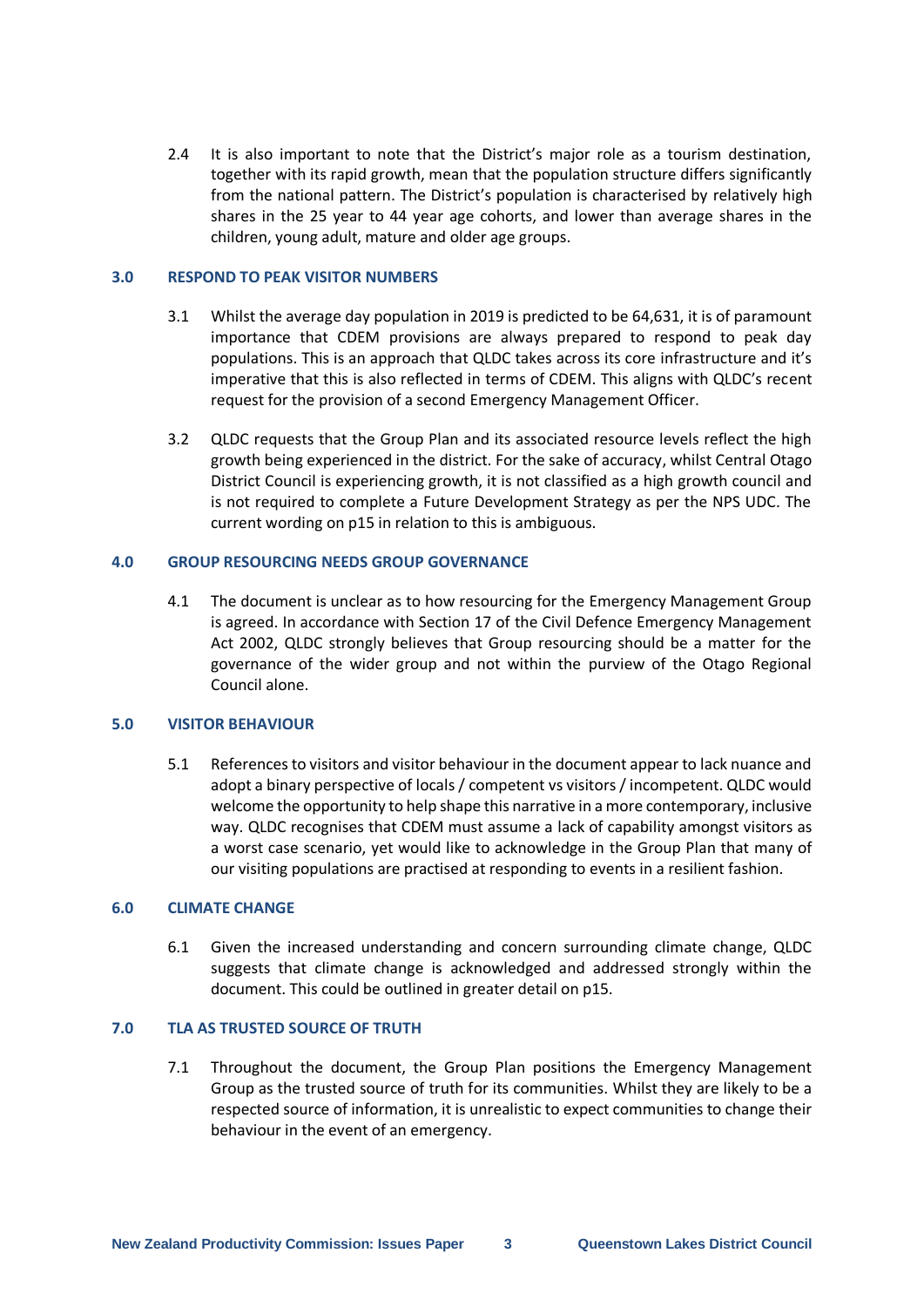- 7.2 It is highly likely that the TLA will remain one of the most-trusted source of information during an event and it's via these channels that the Group will most effectively communicate with the district.
- 7.3 QLDC requests that the document enforces the importance of both the TLA's channels and the Group's channels as part of the seamless delivery of support and service.

### **8.0 STRATEGIC ALIGNMENT AND ACCURACY OF LANGUAGE**

- 8.1 It is best practice for KPIs to align with activities being conducted in pursuit of specific objectives. This has prompted the following questions:
	- 8.1.1 On p10, can the KPIs for the CDEM Group be provided as a third column to the objective and activities?
	- 8.1.2 On pages 18, 21, 23 and 27 can the KPIs be drafted to align with the relevant activities listed in 'How will we get there?". As this may not always be achievable, further work may be required.
- 8.2 There are a few components within the document which are titled a little inaccurately and may cause confusion. Between pages 17 and 27, QLDC suggests the following:
	- 8.2.1 P17 "opportunities and strategies", p21 "opportunities and objectives" and page 22 "opportunities and strategies" could all be re-titled "Objectives".
	- 8.2.2 P19 "opportunities and strategies" could be re-titled "relevant strategies and plans" or included within the "statutory and policy framework" section.
	- 8.2.3 P26 "Recovery Objectives" could be re-titled "Recovery Principles".
	- 8.2.4 P18, 21, 23 and 27 unless the table is referring to a true best practice comparative benchmark, it may be preferable to refer instead to a "baseline".
- 8.3 QLDC notes that the highlighted captions distributed throughout the document are sometimes worded awkwardly. These require revision to ensure these important key messages are pithy and have impact.

#### **9.0 EMPHASIS ON DUNEDIN**

- 9.1 QLDC recognises that the Group Plan needs to address a wide range of geographic and cultural touchpoints. However, the current version relies heavily on Dunedin-based locations, maps, hazards and images.
- 9.2 Images used within the document would benefit from the inclusion of explanatory titles or captions. They are currently a little cryptic for general members of the community.